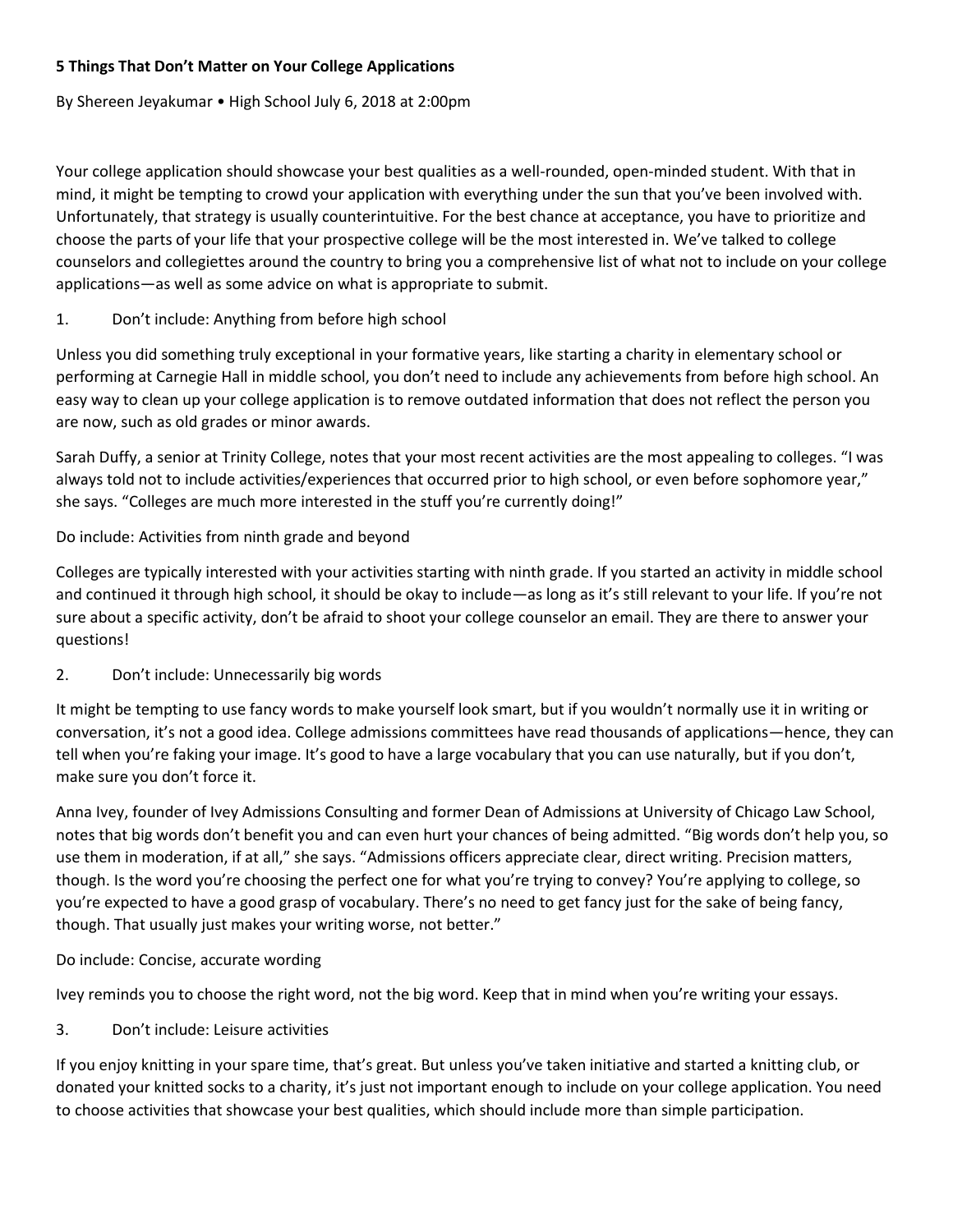### Do include: *The Core Four*

Anna Ivey gives you important criteria on how to pick the activities that matter. "Try to pick activities that demonstrate one or more of the **Core Four: Passion, Talent, Initiative, and Impact**," she says. "Just signing up for activities, or just showing up, doesn't count for much. Continuity helps, too. If it's an activity you suddenly picked up right before you applied, that's a bit transparent."

Keep the Core Four that Ivey mentions in mind when you're picking activities to include. That way, you're putting your best foot forward. If you're applying to a special program at a university, you may need to alter your activities list to fit the qualities that the program is looking for. For example, if it's a vocal technique program, you don't want to fill your resume with awards from science fairs. Similarly, if it's an engineering program, you don't want to include an audio file of your musical theater performance.

## 4. Don't include: Too many personal details

Context is important. If you're working two part-time jobs while attending high school to help support your family, you might not have as many extracurricular activities as other potential applicants. Colleges need to have that context so they don't write you off without understanding your circumstances beforehand. Despite that, there is a point where personal detail is simply too much. Unfortunately, a bad break-up can't excuse you from a lack of extracurriculars or poor grades. You need to determine how much context is too much.

### Do include: Appropriate personal information

Ivey shares her tips on deciding how much personal information to include. "It's fine to include personal and sensitive details in applications if it gives the rest of your application context," she says. "That includes tricky family situations like illness, divorce, or drug problems and recovery. Everything you submit is confidential, and admissions officers have seen it all. You won't shock them. Don't treat your application as therapy, though. The key question is always: does this give my academics, accomplishments, or activities important context? Will an admissions officer be missing an important part of my story without this information? This is about context; you don't get extra points just because you suffered in some way and someone else didn't."

Be mindful of how much sensitive information you include in an application. As Ivey says, don't do it for "extra points," but to frame your image and activities with necessary context. If you're not exactly sure what that means for your personal situation, talk with a guidance counselor at your high school. They can give you an answer that's tailored to you.

Rachna Shah, a freshman at Dartmouth College, notes that your family should not be the star of your application. "While your family may be inspirational and motivating for you, make sure that your college application focuses on you and the image you want yourself to be represented as," she says. In other words, you can include personal information about your family situation, but be sure that your application always comes back to yourself and what you have done. In this scenario, it's okay to be selfish!

#### 5. Don't include: Too many extra materials

Often, college applications will have an area to submit extra materials that you'd like the admissions officers to see. It can be difficult to understand what colleges are looking for in this section. While your first instinct might be to upload every certificate you've ever gotten, hold yourself back.

#### Do include: Extra materials that add depth and value

If you do use the extra materials section, you should have a good reason. Ivey notes that extra materials should showcase talent. "If you're on the fence about whether to submit extra materials, don't," she says. "Extra materials are meant to showcase truly exceptional talents. It can be hard to gauge that when you're seventeen, so you might need to get an outside opinion (who is not your mom). You're better off getting honest advice before you submit."